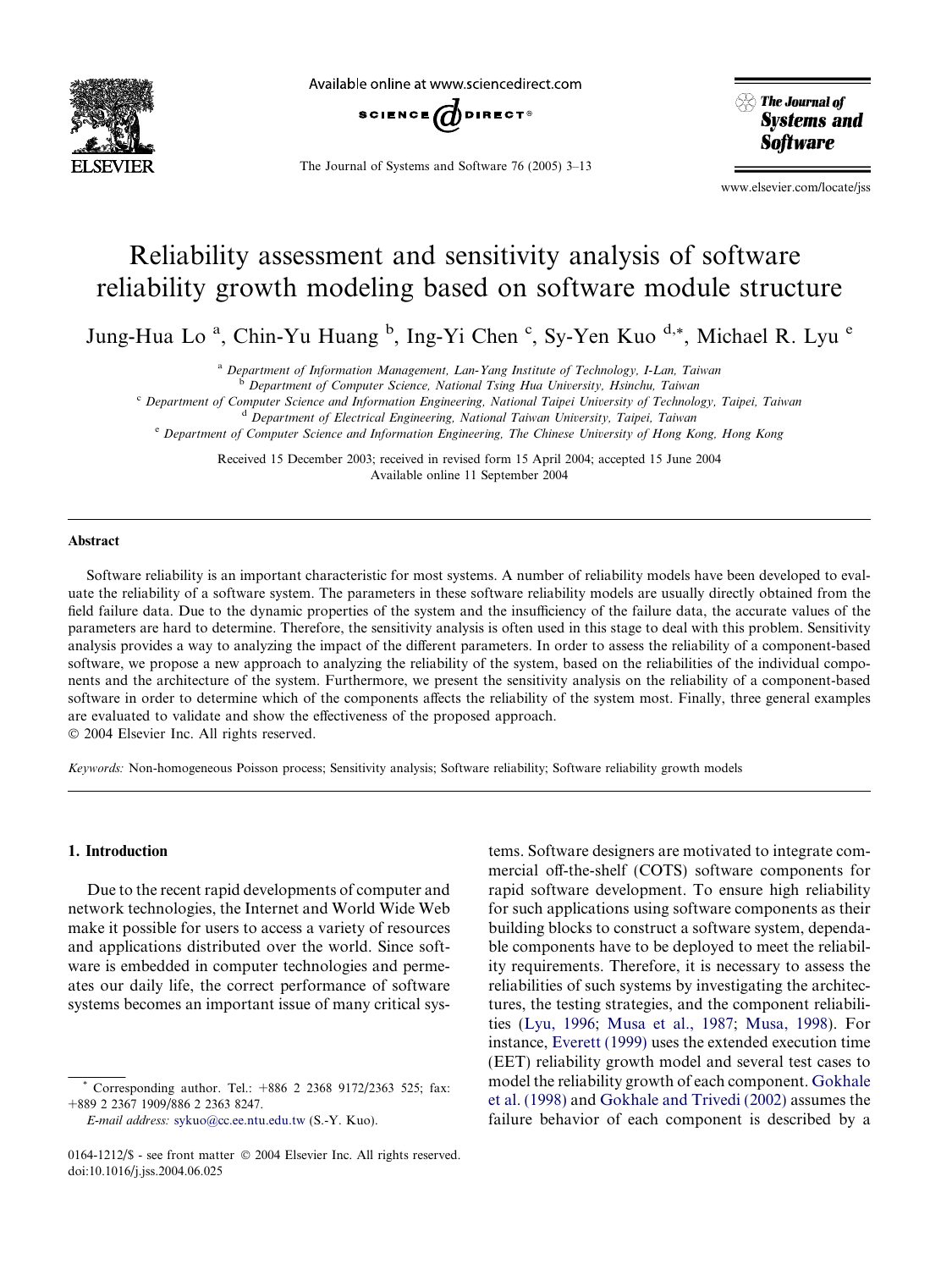time-dependent failure intensity. The total number of failures is obtained and the reliability is estimated via the enhanced non-homogeneous Poisson process (ENHPP). Krishnamurthy and Mathur (1999) evaluated a method, known as component based reliability estimation (CBRE), to estimate the reliability of a component-based software system using reliabilities of its components. [Yacoub et al. \(1999\)](#page-10-0) proposed a reliability analysis technique called the scenario-based reliability analysis (SBRA), which is based on execution scenarios to derive a probabilistic model for the analysis of a component-based system. In the field of software reliability modeling, [Musa \(1994, 1998\)](#page-10-0) and [Musa et al. \(1987\)](#page-10-0) first investigated the validity of the execution time theory and operational profile. Recently, we (Huang et al., 2002; [Lo](#page-10-0) [et al., 2002, 2003\)](#page-10-0) adopted the concept of testing-effort within an NHPP model to get a better description of the software fault phenomenon. The failure behavior of each component can be described by failure intensity. Thus, an appropriate software reliability growth model can be applied for estimating the component reliability from the failure data. However, due to the insufficiencyof failure data, sensitivity analysis of the reliability estimation has also been investigated in the context of blackbox models [\(Musa, 1994;](#page-10-0) [Chen et al., 1994;](#page-10-0) [Pasquini](#page-10-0) [et al., 1986\)](#page-10-0). The parameters in these software reliability models are usually obtained from the failure data. Sensitivity analysis provides an approach to analyzing the impact of the parameters [\(Musa, 1993, 1994](#page-10-0)). In general, one difficulty in estimating the reliability of a system in the testing stage is the insufficiency of the failure data and therefore the accurate values of the parameters are hard to get. Sensitivity analysis is often used in this stage to deal with this problem. In this paper, we investigate the sensitivity analysis of the reliability for a componentbased software system. The method is very useful in practice. For example, if we use the approach to determine that a parameter or a component in a system is the most sensitive, it is critical for the software testing-team to have this parameter estimated as accurately as possible or allocate more resources for this component. The organization of this paper is as follows. Section 2 presents an analytical approach to estimating the reliability of a system. Three different architecture styles are conducted in Section 3. Sensitivity analysis is discussed in Section 4. Experimental results of sensitivity analysis of system reliability are depicted in Section 5. Conclusions are presented in Section 6.

### 2. Reliability prediction for module software systems

#### 2.1. Notations

 $Pr$  probability function pow(x, y) power function, i.e.  $pow(x, y) = x^y$ 

- $X_n$  discrete-time Markov chain with some absorbing and some transient states
- $P_{ii}$  probability of  $X_{n+1}$  being in state *j* given  $X_n$  is in state *i*, i.e.  $Pr(X_{n+1} = j | X_n = i)$
- $N_{ij}$  number of visits to state *j* before entering an absorbing state given  $X_0 = i$
- $\mu_{ij}$  expected value of  $N_{ij}$ ,  $E(N_{ij})$
- $\eta_k$  probability of absorption when a process terminates at an absorbing state  $k$
- $\theta_i$  expected value of the number of visits to Component i
- $R_i$  reliability of Component i
- $R<sub>s</sub>$  reliability of the system
- $T_{p,\theta_i}$  relative change of the system reliability as  $\theta_i$  is changed by  $100p%$
- $S_{p,\theta_i}$  sensitivity of the relative change of the system reliability to  $\theta_i$ , when  $\theta_i$  is changed by 100p%
- $T_{p,R}$  relative change of the system reliability as  $R_i$  is changed by  $100p\%$
- $S_{p,R_i}$  sensitivity of the relative change of the system reliability to  $R_i$  as  $R_i$  is changed by  $100p\%$
- $p_{ii}^{\rm E}$ erroneous transition probability with respect to the estimated software usage used in the test
- $p_{ii}^{\rm T}$ true transition probability regarding the true software usage
- $\varepsilon_{ij}$  error corresponding to  $p_{ij}$ , i.e.  $\varepsilon_{ij} = p_{ij}^{\text{E}} p_{ij}^{\text{T}}$
- $\rho_{ij}$  relative error, i.e.  $\rho_{ij} = \varepsilon_{ij}/p_{ij}^{\rm T}$
- $\rho_i$  relative error of transition probability in Component *i*, i.e.  $\rho_i = -\rho_{ij} p_{ij}^{\text{T}} / (1 - p_{ij}^{\text{T}})$
- $T_{p,P_{ij}}$  relative change of the system reliability as  $p_{ij}^{\text{T}}$  is changed by  $100p\%$
- $S_{p,P_{ii}}$  sensitivity of the relative change of the system reliability to  $p_{ij}^{\mathrm{T}}$  as  $p_{ij}^{\mathrm{T}}$  is changed by  $100p\%$
- $T_{p,q}$  relative change of the system reliability as  $\rho_i$  is changed by  $100p\%$
- $S_{p,\rho}$  sensitivity of the relative change of the system reliability to  $\rho_i$  as  $\rho_i$  is changed by 100p%

## 2.2. Reliability assessment

To construct a component-based software, it involves assembling components together, allowing plug-and-play in a collection of self-contained and loosely coupled components, and interactions among these integrated components [\(Lyu, 1996](#page-10-0); [Musa,](#page-10-0) [1998\)](#page-10-0). Such an approach facilitates software construction and has been increasingly adopted for software development. Due to the complex characteristics of a component-based software, the assessment of the reliability of a software system contains two major tasks: the estimation of the reliability of a component-based system and the estimation of the reliabilities of its individual components. The novelty of this integrated approach presented here lies in the fact that not only the failure behavior of each component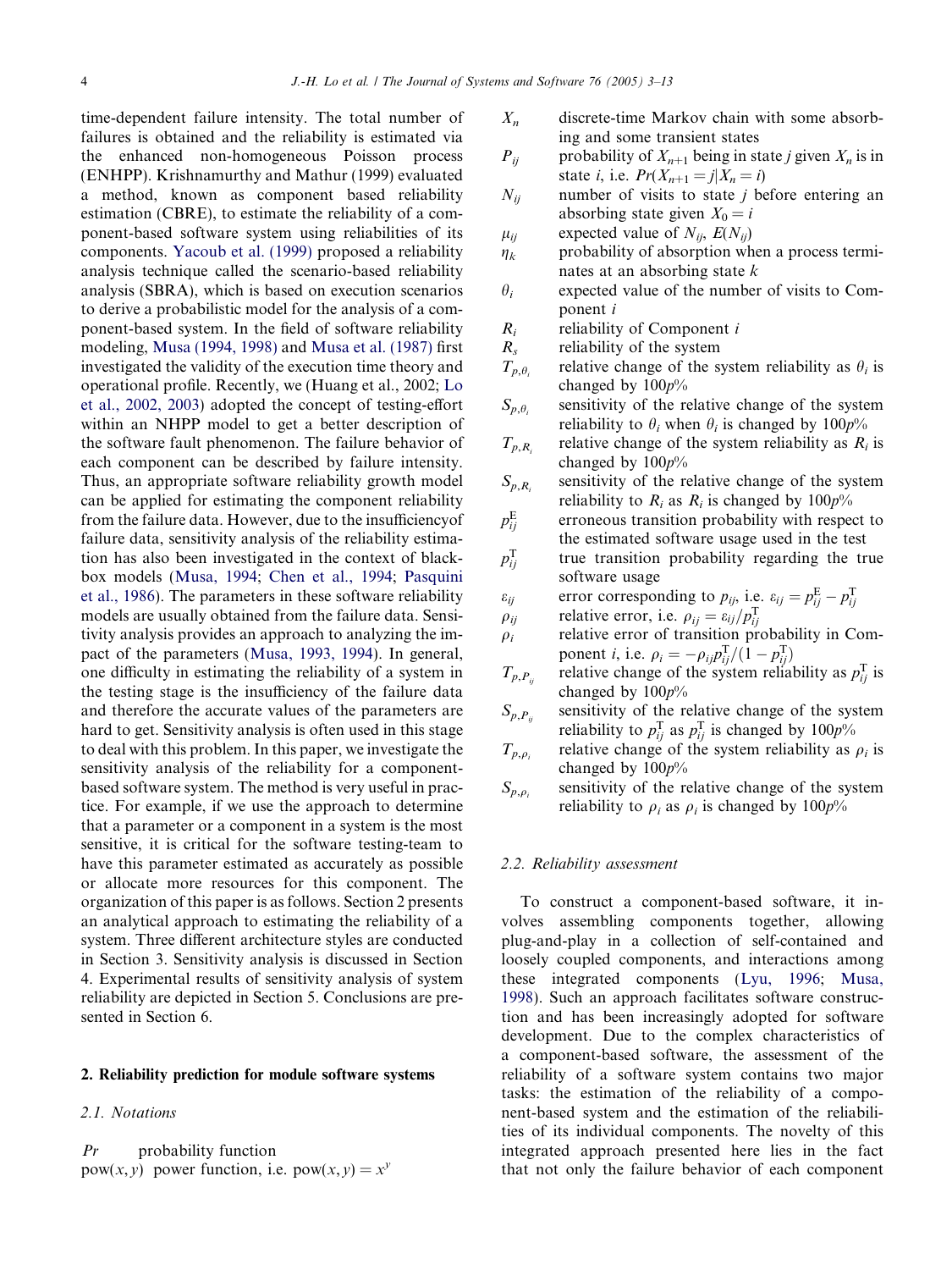can be specified but also the architecture of a component-based software system can be modeled as a Markov process. For this approach, we have the following assumptions:

- The failures of the software components are independent: A software system can be viewed as composed of logically independent components, which can be implemented and tested individually ([Gokhale](#page-10-0) [and Trivedi, 2002;](#page-10-0) [Krishnamurthy and Mathur, 1997;](#page-10-0) [Lo et al., 2002](#page-10-0)). We assume in this paper that a software system contains a collection of software components, which may be developed or executed concurrently.
- The transfer of control among software components follows a Markov process: We assume that the exchanges of controls among these components are characterized according to the rules of a Markov process. The probability of transition form one component to another is determined from the operational profile of a system. This indicates that the next transfer of control to be executed is independent of the past history and depends only on the present component.

Under the assumption of independence among the successive executions of the components, the reliability of a system can be predicted by the path-based approaches [\(Gokhale and Trivedi, 2002;](#page-10-0) [Pasquini et al.,](#page-10-0) [1986](#page-10-0); [Xie and Shen, 1998\)](#page-10-0). That is, if the reliability of an individual component is assumed to be independent of others, the path reliability is the product of component reliabilities. Therefore, in this section, we propose an approach to estimating the reliability of a component-based system by taking the architecture of the software system and the reliabilities of the components into consideration. For example, if a system consists of  $n$ components with reliabilities denoted by  $R_1, \ldots, R_n$ respectively, the reliability of an execution path, 1, 3, 2, 3, 2, 3, 4, 3, *n*, is given by  $R_1 \times R_2^2 \times R_3^4 \times R_4 \times R_n$ . The architecture of a software system gives a description of how the individual components are expected to interact during system operations. In addition, we obtain an estimate of the reliability of the overall system as well as describe the corresponding mathematical properties explicitly in detail. In particular, we consider systems with different architecture styles and utilize the Markov process to model the failure behaviors of the applications. Three general input–output cases were employed. Finally, we develop three methodologies to estimating the reliability of a software system. The proofs of the following theorems can be found in our previous results ([Lo et al., 2002\)](#page-10-0).

Theorem 1. (Single-input/single-output system) Consider a single-input and single-output system consisting of N components with reliabilities  $R_1, \ldots, R_N$ . Let  $\{X_n\}$  be the Markov process where state  $N$  is an absorbing state, i.e. an output node, while states  $\{1, 2, \ldots, N-1\}$  are transient states. In particular, assume state 1 is the input node. Therefore, we have the system reliability:<br> $R_s = R_1 \times R_N \times \prod_{i=2}^{N-1} \{pow(R_i, \mu_{1i})\},\$ 

Theorem 2. (Single-input/multiple-output system) Consider a single-input and r-output system consisting of N components with individual reliabilities denoted by  $R_1, \ldots, R_N$ . Let  $\{X_n\}$  be the Markov process where  $\{N, N-1, \ldots, N-r+1\}$  are absorbing states (i.e. r output nodes) and  $\{1, 2, ..., N - r\}$  are transient states. In particular, assume state 1 is the input node. Therefore, we have the reliability of the system:

$$
R_s = R_1 \times \prod_{i=2}^{N-r} \text{pow}(R_i, \mu_{1i}) \times \prod_{k=N-r+1}^{N} \text{pow}(R_j, \eta_j).
$$

Theorem 3. (Multiple-input/multiple-output system) Consider an s-input and r-output system consisting of N components with reliabilities  $R_1, \ldots, R_N$ . Let  $\{X_n\}$  be a Markov process where  $\{N, N-1, \ldots, N-r+1\}$  are absorbing states (i.e. r output nodes) and  $\{1, 2, ..., N-r\}$  are transient states. In particular, assume states  $\{1, 2, \ldots, s\}$  are the input nodes with probability  $p_1, p_2, \ldots, p_s$  respectively. Therefore, the system reliability,  $R_s$  equals

$$
\prod_{i=1}^{s} \text{pow}(R_i, p_i) \times \prod_{j=s+1}^{N-r} \text{pow}\left(R_j, \sum_{l=1}^{s} p_l \mu_{lj}\right)
$$

$$
\times \prod_{k=N-r+1}^{N} \text{pow}(R_k, \eta_k).
$$

#### 3. Illustrations for system reliability

The following examples adapted from [Cheung \(1980\),](#page-10-0) [Gokhale and Trivedi \(2002\)](#page-10-0) are used to illustrate the three architecture cases discussed in Section 2. Without loss of generality, we use the terminating application reported in [Gokhale and Trivedi \(2002\)](#page-10-0) as a running example and let the estimated reliabilities of the components be regarded as unchanged throughout the following three subsections and listed in [Table 1.](#page-3-0)

### 3.1. Example 1: a single-input/single-output type

The first example is a single-input/single-output system. It consists of 10 components where Component 1 is the input component and Component 10 the output component. [Fig. 1](#page-3-0) depicts the control-flow graph of the example, and the transition probabilities among the components are given as follows:  $P_{1,2} = 0.6$ ,  $P_{1,3} = 0.2, P_{1,4} = 0.2, P_{2,3} = 0.7, P_{2,5} = 0.3, P_{3,5} = 1.0,$  $P_{4,5} = 0.4$ ,  $P_{4,6} = 0.6$ ,  $P_{5,7} = 0.4$ ,  $P_{5,8} = 0.6$ ,  $P_{6,3} = 0.3$ ,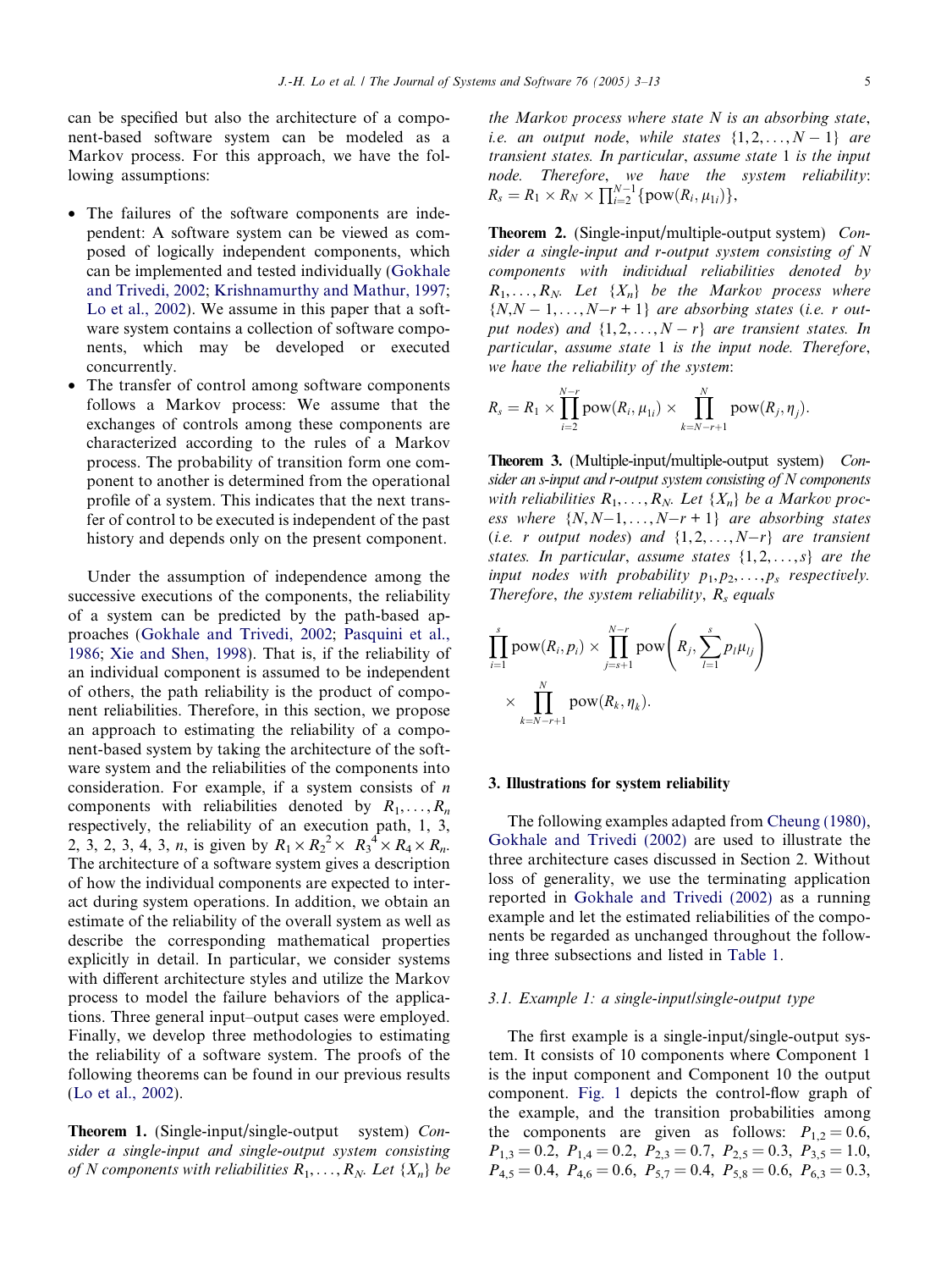<span id="page-3-0"></span>Table 1 The estimated component reliabilities  $(R_i)$  and the expected values of the number of visits

| $R_i$                   | 0.99 | 0.98   | 0.99   | 0.96   | 0.98   | 0.95   | 0.98   | 0.96   | 0.97   | 0.99   |
|-------------------------|------|--------|--------|--------|--------|--------|--------|--------|--------|--------|
| $\theta_i$ in Example 1 |      | 1.4717 | .3254  | 0.5289 | .9784  | 0.3173 | 1.7433 | .3155  | 0.9669 |        |
| $\theta_i$ in Example 2 |      | 0.6    | 0.6845 | 0.3581 | .0077  | 0.2149 | 0.6326 | 0.0645 | 0.4676 | 0.5324 |
| $\theta$ , in Example 3 | 0.5  | 0.5    | 0.673  | 0.4057 | 0.9853 | 0.2434 | 0.4672 | 0.6228 | 0.073  | 0.5327 |



Fig. 1. A single-input/single-output system.

 $P_{6,7} = 0.3$ ,  $P_{6,8} = 0.1$ ,  $P_{6,9} = 0.3$ ,  $P_{7,2} = 0.5$ ,  $P_{7,9} = 0.5$ ,  $P_{8,4} = 0.25, P_{8,10} = 0.75, P_{9,8} = 0.1, P_{9,10} = 0.9.$  Therefore, according to Theorem 1, the expected number of visits on each transient state before absorption from the input node (Component 1) and the probability of absorption can be derived as listed in Table 1. Thus, the system reliability is estimated as  $R_1 = 0.8482$ .

## 3.2. Example 2: a single-input/multiple-output type

In this example, we delete two links of the original program control graph in Example 1, and obtain the modified graph as shown in Fig. 2. The modification is a simple transformation from a single-output system to a multiple-output system and the corresponding transition probabilities are similar to Example 1. Again, following the same approach in Theorem 2, we can have following results as listed in Table 1. To go a further step, the reliability of the application,  $R_2$  is 0.8890.

## 3.3. Example 3: a multiple-input/multiple-output type

In this example, the process will start from one of the two input components (Components 1 and 2) with equal probability and terminates at the output components (Components 7 and 10). That is, the modification is a transformation from a single-input system to a multiple-input system. Fig. 3 depicts the control-flow graph of the example and the transition probabilities are simi-



Fig. 2. A single-input/multiple-output system.



Fig. 3. A multiple-input/multiple-output system.

lar to Example 2 except  $P_{1,3} = 0.5$  and  $P_{1,4} = 0.5$ . As a result, according to Theorem 3, portion of the vector of weights can be obtained by  $\theta_k = \sum_{i=1}^{2} p_i \mu_{ik}$ . Therefore, we have  $(\theta_1, \theta_2, \theta_3, \theta_4, \theta_5, \theta_6, \theta_8, \theta_9) = (0.5, 0.5,$ 0.673, 0.4057, 0.9853, 0.2434, 0.6228, 0.073). On the other hand, with the aim to computing the probability of absorption at each absorbing state, the following information about the two absorbing states is obtained based on Theorem 3:  $\theta_7 = 0.4672$ ,  $\theta_{10} = 0.5327$ . Thus, we have the reliability of the system is  $R_3 = 0.8929$ .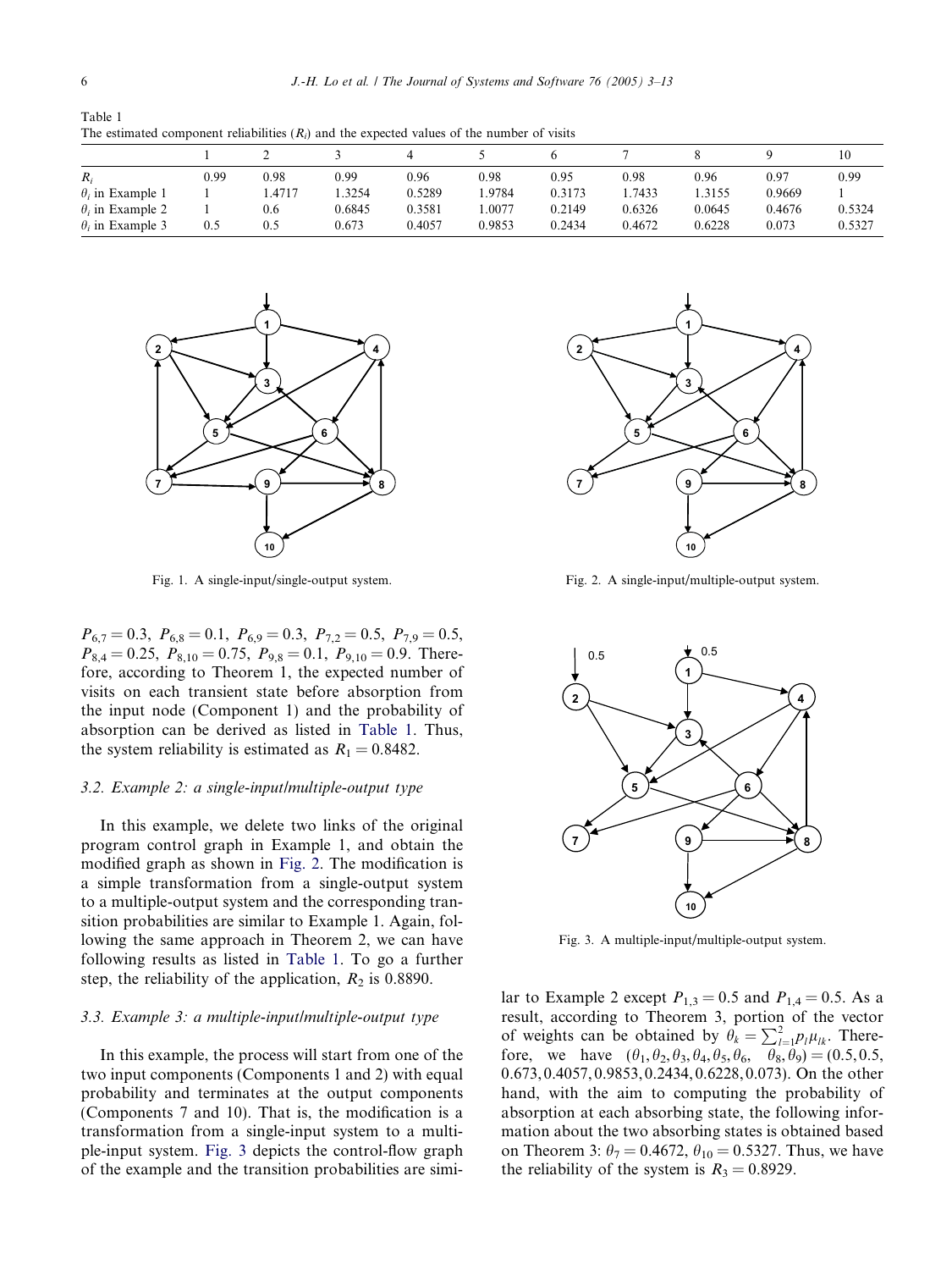## <span id="page-4-0"></span>4. Sensitivity analysis

The reliability of a component-based software system is often higher through the improvement of some components in the system. Therefore, considering such a system we are often interested to know which component is more important than others. Thus, the improvement of that important component will increase the system reliability more than others. Sensitivity analysis gives an approach to analyze the relative importance of input model parameters in determining the value of an assigned output value ([Xie and Shen, 1989\)](#page-10-0). That is this method can help make a reasonable decision for this problem. Furthermore, a number of software reliability models have been developed to evaluate the reliability of a system. The parameters in these models are usually obtained from the field failure data. In general, one difficulty in estimating the reliability of a system in the testing stage is the insufficiency of failure data that makes the exact values of the parameters hard to get. Sensitivity analysis is often used in this stage due to the deviations of parameters ([Musa,](#page-10-0) [1993, 1994](#page-10-0); [Xie and Shen, 1998](#page-10-0)). That is, sensitivity analysis can help in investigating the effect of the uncertainty in parameters on the reliability estimated from model. In this paper, we will study the sensitivity analysis of the reliability of the component-based software applications in order to know which of the components affects the reliability of the system most. Consequently, from Theorems 1–3 in Section 2, the reliability of this system can be expressed as the general form:

$$
R_s = \prod_{i=1}^N \text{pow}(R_i, \theta_i), \qquad (1)
$$

where  $R_i$  is the estimated reliability of Component i and  $\theta_i$  is the expected value of the number of visits to Component *i*. Here  $R_s$  can be regarded as a function of parameters  $R_i$  and  $\theta_i$ ,  $i = 1, \ldots, N$ . From the above discussion, in order to estimate the parameters in Eq. (1) by using the hierarchical approach, it is necessary for software testers to know the information regarding a particular application: architecture of the application (structure of component interactions), software usage profile (the exchange of controls among components determined by transition probabilities), and component failure behaviors (component reliabilities or failure intensity). However, the estimates may not always be accurate, especially in the early stage of the testing phase when a limited amount of information is available. Therefore, it is essential to know the sensitivity of required knowledge regarding the estimated parameters.

#### 4.1. The most sensitive parameter

Considering the parameter  $\theta_i$  of Eq. (1), it would be helpful to know which of the parameters affects the reliability of the system most, so that more accurate measurements can be made for the most important one ([Gokhale and Trivedi, 2002\)](#page-10-0). That is, we are concerned whether the condition of the following formula is sufficed:

$$
\left|\frac{\partial R_s}{\partial \theta_i}\right| \geqslant \left|\frac{\partial R_s}{\partial \theta_j}\right|, \quad \text{for all } j = 1, 2, \dots, N. \tag{2}
$$

In practice, the frequency of a component being executed affects the overall system reliability. A higher frequency indicates a greater effect of that component on the performance of the system. This fact shows that the components should have distinct weights according to the architecture of the software system. In other words, the change in the intercomponent transition probabilities of the software architecture manifests the change in the parameter  $\theta_i$  of Eq. (1). On the other hand, define  $T_{p,\theta_i}$  as the relative change of the system reliability,  $\overrightarrow{R_s}$ , when  $\theta_i$  is changed by  $100p\%$ . That is

$$
T_{p,\theta_i} = \frac{|R_s(\theta_1,\ldots,\theta_i+p\theta_i,\ldots,\theta_N)-R_s(\theta_1,\ldots,\theta_N)|}{R_s(\theta_1,\ldots,\theta_N)}
$$
  
× 100%. (3)

Comparatively, let  $S_{p,\theta_i}$  be the sensitivity of the relative change of the system reliability to  $\theta_i$  when  $\theta_i$  is changed by  $100p\%$  as the ratio of relative change for the two quantities. That is

$$
S_{p,\theta_i} = \frac{\Delta R_s / R_s}{\Delta \theta_i / \theta_i} = \frac{T_{p,\theta_i}}{p} \times 100\%.
$$
 (4)

Then, from Eqs.  $(2)$ – $(4)$ , the sensitivity analysis can be conducted and the most sensitive parameter,  $\theta_i$ , in discrete situation can also be found. That is

$$
S_{p,\theta_i} \geqslant S_{p,\theta_j}, \quad \text{for all } j = 1, 2, \dots, N. \tag{5}
$$

Therefore, we have the desired results: if power  $(R_i, \theta_i) \geq \text{power}(R_i, \theta_i)$ , for all  $j = 1, 2, ..., N$ , then  $\theta_i$  is the most sensitive parameter.

#### 4.2. The most sensitive component reliability

Similar to the reasoning in Section 4.1, for comparing the estimated component reliability  $R_i$  in Eq. (1), it would be useful to know which of the components affects the reliability of the system most. That is, we are concerned whether the condition of the following formula is sufficed:

$$
\left|\frac{\partial R_s}{\partial R_i}\right| \leqslant \left|\frac{\partial R_s}{\partial R_j}\right|, \quad \text{for all } j = 1, 2, \dots, N. \tag{6}
$$

Again, define  $T_{p,R_i}$  as the relative change of the system reliability,  $R_s$ , when  $R_i$  is changed by 100p%, and also let  $S_{p,R}$  be the sensitivity of the relative change of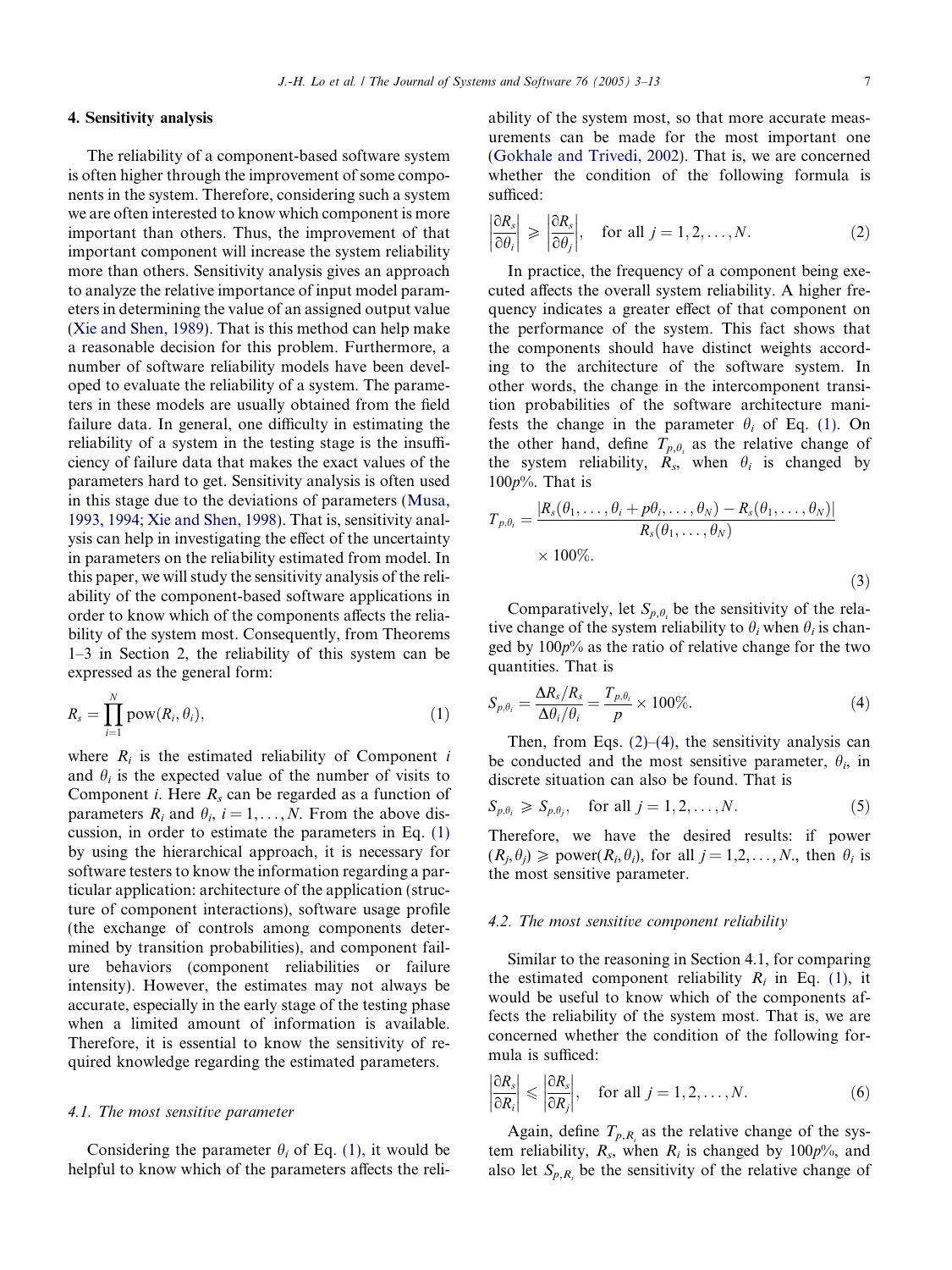<span id="page-5-0"></span>the system reliability to  $R_i$  when  $R_i$  is changed by 100 $p\%$ , that is,

$$
T_{p,R_i} = \frac{|R_s(R_1,\dots,R_i + pR_i,\dots,R_N) - R_s(R_1,\dots,R_N)|}{R_s(R_1,\dots,R_N)}
$$
  
× 100%, (7)

$$
S_{p,R_i} = T_{p,R_i}/p \times 100\%.
$$
 (8)

Thus, the sensitivity analysis with respect to the relative change of component reliability can be performed and the most sensitive component,  $R_i$ , in discrete situation can also be found. That is

$$
S_{p,R_i} \geqslant S_{p,R_j}, \quad \text{for all } j = 1, 2, \dots, N. \tag{9}
$$

According to Eq. (9), we have the result that the one with the maximum parameter value is the most sensitive.

## 4.3. The most sensitive transition flow

In Section 4.1, we have found the way to deal with the sensitive parameter problem in Eq. [\(1\).](#page-4-0) Here, we will work on the sensitivity analysis of system reliability resulting from the relative change of transition probability. For a component-based software, different users will have different reliability performances, because they use the system in various ways or use different parts of the system. This dynamic knowledge about the probabilities for different uses in a component-based software is determined by the transition probabilities and apparently depends on the software usage, i.e. operational profile. In general, the operational profile is an estimated description of how the system will be used. One can characterize the usage by the operational profile, the set of operations available on the system and their associated probabilities of occurrences [\(Musa, 1993, 1994\)](#page-10-0). In order to study the sensitivity of the system reliability to an error in one of the transition probability in the software usage, the method is carried out and the following definitions and symbols are used as follows. Suppose the transition probability,  $p_{ij}$ , is incorrect, and let  $\varepsilon_{ij}$ be the error. Therefore, we have

$$
\varepsilon_{ij} = p_{ij}^{\mathrm{E}} - p_{ij}^{\mathrm{T}},\tag{10}
$$

where  $p_{ij}^{\text{E}}$  is the erroneous transition probability with respect to the estimated software usage used in the test, and  $p_{ij}^{\rm T}$  indicates the true transition probability regarding the true software usage. And let  $\rho_{ij}$  be the relative error,  $\rho_{ij} = \varepsilon_{ij}/p_{ij}^{\text{T}}$ . To go a step further, from the property of Markov process, we have  $\sum_{j=1}^{N} p_{ij}^{\text{T}} = 1$  and  $\sum_{j=1}^{N} p_{ij}^{\text{E}} = 1$ for Component *i*. In particular, we assume that  $\rho_{ii}$  does not have an effect on other  $\rho_{ik}$  so that they all have the same relative error  $\rho_i$ . Therefore, from Eq. (10),  $\sum_{j=1}^{N} p_{ij}^{\text{T}} = 1$ , and  $\sum_{j=1}^{N} p_{ij}^{\text{E}} = 1$  we have

$$
\sum_{j=1}^{N} \varepsilon_{ij} = \rho_{ij} p_{ij}^{T} + \sum_{\substack{k=1 \ k \neq j}}^{N} \rho_{ik} p_{ik}^{T} = \rho_{ij} p_{ij}^{T} + \rho_i \sum_{\substack{k=1 \ k \neq j}}^{N} p_{ij}^{T} = 0.
$$
 (11)

Finally, we obtain  $\rho_i = -\rho_{ij} p_{ij}^{\mathrm{T}}/(1-p_{ij}^{\mathrm{T}})$ 

## 4.3.1. The most sensitive interaction

Afterward, we can define  $T_{p,P_{ii}}$  as the relative change of the system reliability when the transition probability  $p_{ij}^{\text{T}}$  is changed by 100p%, and also let  $S_{p,P_{ij}}$  be the sensitivity of the relative change of the system reliability to  $p_{ij}^{\text{T}}$ when  $p_{ij}^T$  is changed by 100 $p\%$ , that is,

$$
T_{p,P_{ij}} = \frac{|R_s(P_{11}^{\mathrm{T}}, \dots, P_{ij}^{\mathrm{T}} + pP_{ij}^{\mathrm{T}}, \dots, P_{NN}^{\mathrm{T}}) - R_s(P_{11}^{\mathrm{T}}, \dots, P_{NN}^{\mathrm{T}})|}{R_s(P_{ij}^{\mathrm{T}}, \dots, P_{ij}^{\mathrm{T}})}
$$
  
× 100%, (12)

$$
S_{p,P_{ij}} = T_{p,P_{ij}}/p \times 100\%.\tag{13}
$$

Thus, the sensitivity analysis with respect to the relative change of transition probability can be conducted and the most sensitive interaction between components can be found.

### 4.3.2. The most sensitive relative error component

On the other hand, we define  $T_{p,\rho_i}$  as the relative change of the system reliability when the relative error of transition probability in Component *i*,  $\rho_i$ , is changed by 100 $p\%$ , and also let  $S_{p,\rho_i}$  be the sensitivity of the relative change of the system reliability to  $\rho_i$  when  $\rho_i$  is changed by  $100p\%$ , that is,

$$
T_{p,\rho_i} = \frac{|R_s(\rho_1, \dots, \rho_i + p\rho_i, \dots, \rho_N) - R_s(\rho_1, \dots, \rho_N)|}{R_s(\rho_1, \dots, \rho_N)}
$$
  
× 100%, (14)

$$
S_{p,\rho_i} = T_{p,\rho_i}/p \times 100\%.
$$
 (15)

Thus, the sensitivity analysis with respect to the relative change of the relative error of transition probability in one component can be conducted and the most sensitive relative error in component can be found.

#### 5. Experimental results for sensitivity analysis

### 5.1. The most sensitive parameter

As for the example of the software architecture with single-input/single-output in Section 3.1, we apply the results listed in [Table 1](#page-3-0) (the component reliability and the estimated expected visits for each component, i.e.  $\mu_{1i}$ ) to Eq. [\(5\).](#page-4-0) After some computations, we can figure out which of the parameters affects the system reliability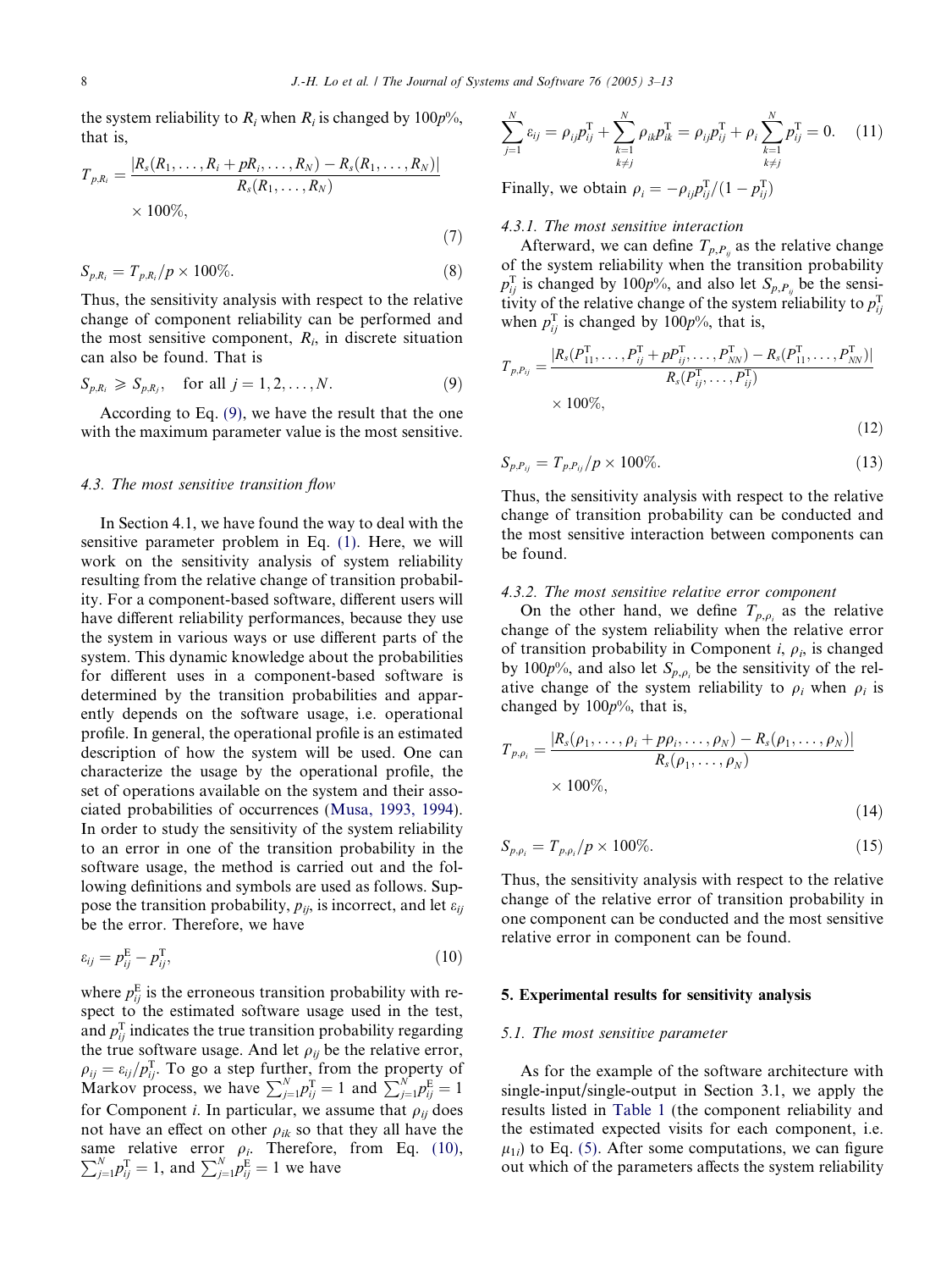<span id="page-6-0"></span>more than the other so that more accurate estimates can be obtained for the most important one. In this case, the parameter of Component 8  $(\mu_{18})$  is the most sensitive parameter because it has the minimum value  $(pow(0.96, 1.3155) = 0.9477)$  than others. Furthermore, the relationship between the sensitivity,  $S_{p,\theta_i}$ , and the relative change of component parameter  $\theta_i$  is depicted in Fig. 4. In order to present the importance of each parameter, the curves in the figures are ordered by its

 $0.04$  $\overline{\mathbf{A}}$ Component 8 Component 5  $0.03$  $\rightarrow$ Component 2 Component 4 Component 6  $0.02$ Component 7 The Sensitivity in Example 1 Component 9 . . . . Component 1  $0.01$ Component 3  $\sqrt{2}$  $-0.0$  $-0.02$  $-0.03$  $-0.04$  $-0.1$  $-0.04$  $-0.02$  $0.02$  $0.08$  $0.1$  $-0.08$  $-0.06$ 0  $0.04$  $0.06$ The Relative Change of Component Parameter

Fig. 4. The most sensitive parameter in Example 1. Fig. 6. The most sensitive parameter in Example 3.



Fig. 5. The most sensitive parameter in Example 2.

sensitivity decreasingly. We also apply the same approach to Example 2 and Example 3 and conclude that the parameter of Component 8 is the most sensitive parameter as shown in Figs. 5 and 6.

#### 5.2. The most sensitive component reliability

Similarly, we use the estimated vector,  $\mu_{1i}$  for Eq. [\(9\).](#page-5-0) Because Component 5 has the maximum parameter







Fig. 7. The most sensitive component reliability in Example 1.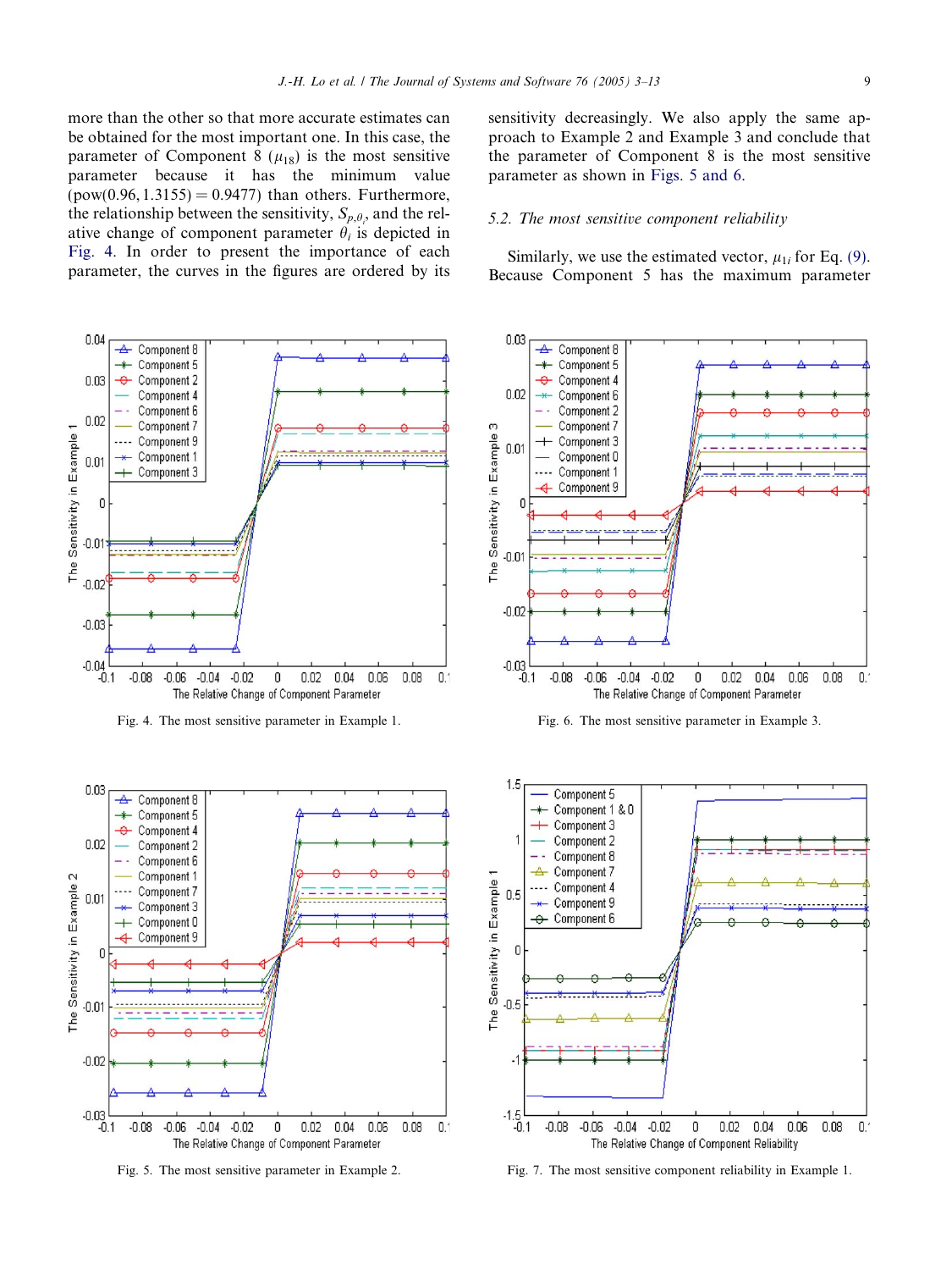<span id="page-7-0"></span>value ( $\mu_{15}$  = 1.9784), thus from the result in Section 4.2 we know Component 5 is the most sensitive. As for Example 2, the parameter value of Component 5 is 1.0077 and is larger than the others. That is Component 5 is the most sensitive in Example 2. For Example 3, the most sensitive component is also Component 5 because its parameter value is 0.9853 and is the largest. [Figs. 7–9](#page-6-0) illustrates the relationships between the sensitivity,  $S_{p,R_i}$ , and the relative change of component reliability in Examples 1–3.



Fig. 8. The most sensitive component reliability in Example 2.



Fig. 9. The most sensitive component reliability in Example 3.

## 5.3. The most sensitive interaction

Fig. 10 depict the relationships between the sensitivity,  $S_{p,P_{ij}}$  and the relative change of  $P_{ij}$  for Example 1. This figure presents the first six sensitive interactions and the first one is the most sensitive. For example, the transition from Component 8 to Component 4 is the most sensitive in these three examples. In particular, a 10% change of  $P_{84}$  will imply a 0.39% change of the system reliability in Example 1. This means that it is



Fig. 10. The most sensitive transition in Example 1.



Fig. 11. Reliability vs a change of transition prob. in Example 1.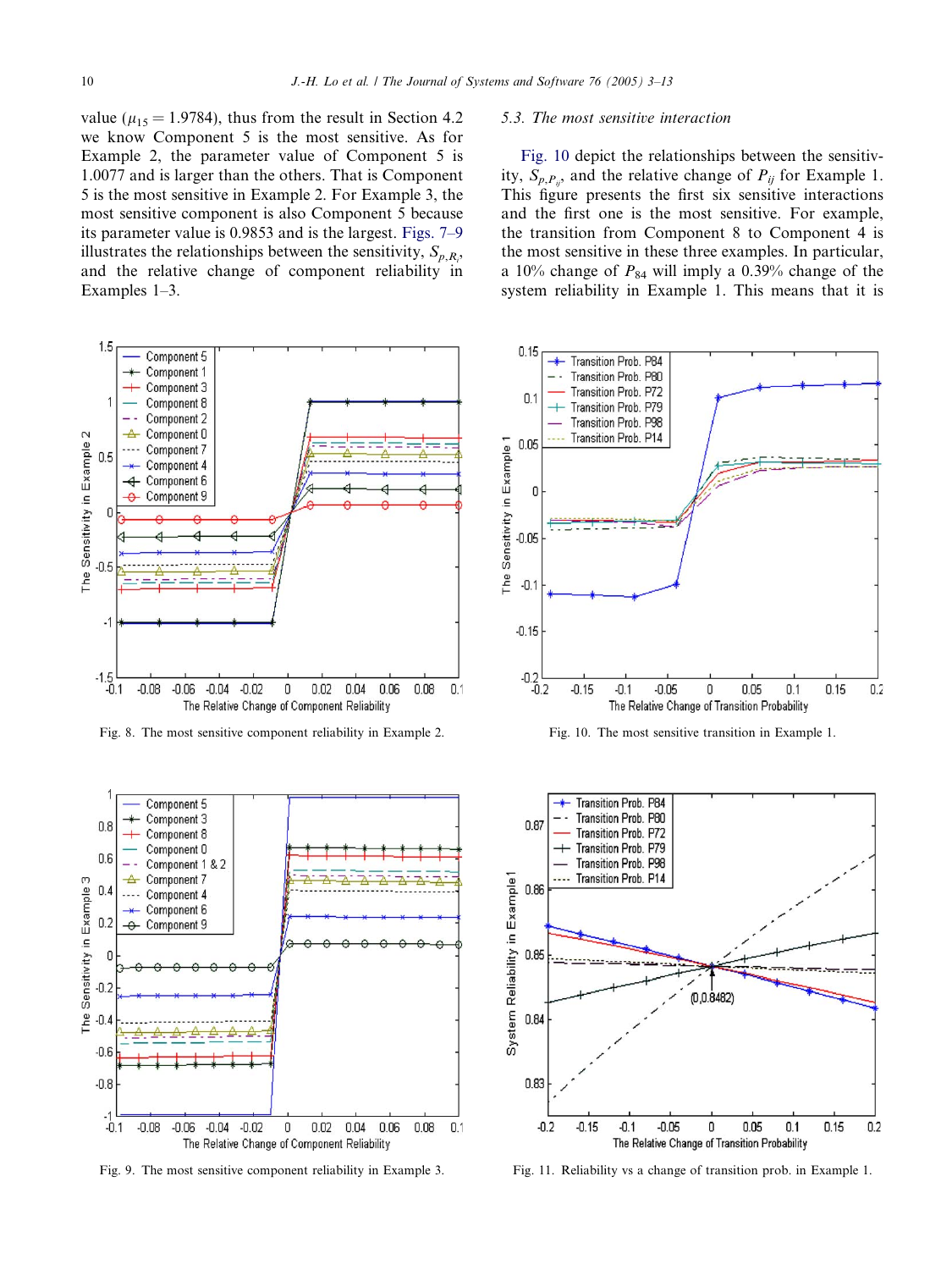much more important to obtain an accurate estimate of  $P_{84}$  than others. Moreover, [Figs. 11–13](#page-7-0) also give a description about the relative change of system reliability as the change of the first six sensitive transition probability in Examples 1–3.

#### 5.4. The most sensitive relative error component

Fig. 14 shows the result about the relationships between the sensitivity,  $S_{p,\rho,\gamma}$  and the relative change of the relative error,  $\rho_i$  in Example 1. Besides, the most sen-



Fig. 12. Reliability vs a change of transition probability in Example 2.





Fig. 14. The most sensitive relative error in Example 1.



Fig. 15. The most sensitive relative error in Example 2.

sitive relative error of transition probability in Examples 1–3 is Component 8. For example, a 10% change of  $\rho_8$ will imply a 0.63% change of the system reliability in Example 2 as shown in [Table 4](#page-9-0) and Fig. 15. Finally, we also list the results for all of the most sensitivity case in [Tables 2–4](#page-9-0).

#### 6. Conclusions

In this paper we have presented an approach for Fig. 13. Reliability vs a change of transition probability in Example 3. assessing the reliability of a component-based software.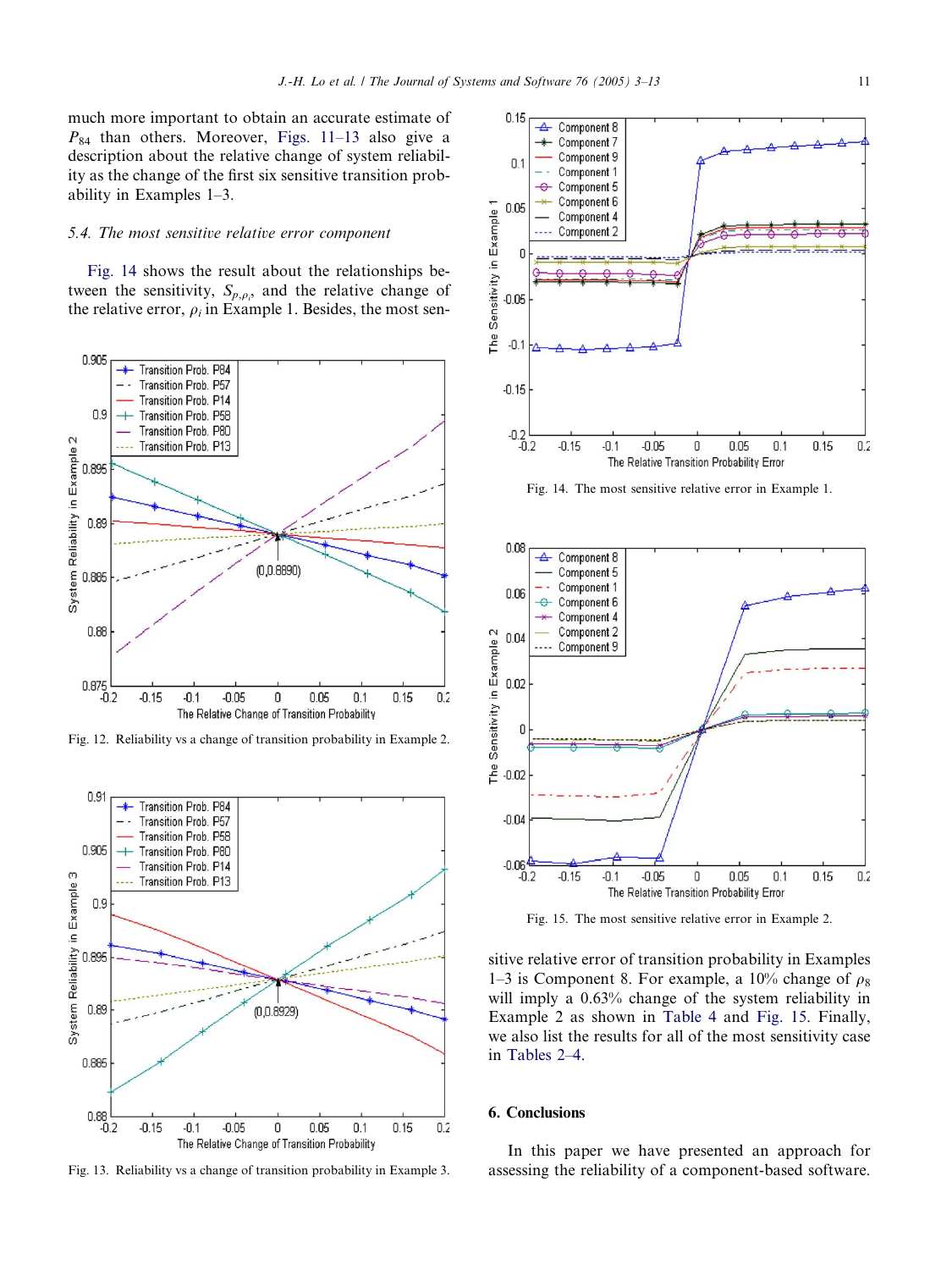<span id="page-9-0"></span>Table 2 The most sensitive cases in Example 1

|       | The most sensitive<br>parameter case |                    |                    |         | The most sensitive component<br>reliability case |                |         | The most sensitive<br>interaction case |                 |         | The most sensitive<br>relative error case |                |  |
|-------|--------------------------------------|--------------------|--------------------|---------|--------------------------------------------------|----------------|---------|----------------------------------------|-----------------|---------|-------------------------------------------|----------------|--|
| $p\%$ | $R_{s}$                              | $I_{p/2,\theta_8}$ | $S_{p/2,\theta_8}$ | $R_{s}$ | $p/2, R_5$                                       | $S_{p/2, R_5}$ | $R_{s}$ | $I_{p,P_{8,4}}$                        | $S_{p,P_{8,4}}$ | $R_{s}$ | $I_{p,\rho_8}$                            | $S_{p,\rho_8}$ |  |
| 20    | 0.8452                               | 0.0036             | 0.0356             | 0.9659  | 0.2010                                           | 1.3693         | 0.8413  | 0.0081                                 | 0.1160          | 0.8271  | 0.0249                                    | 0.1244         |  |
| 15    | 0.8460                               | 0.0027             | 0.0356             | 0.9423  | 0.1371                                           | 1.3647         | 0.8430  | 0.0061                                 | 0.1148          | 0.8335  | 0.0174                                    | 0.1206         |  |
| 10    | 0.8467                               | 0.0018             | 0.0356             | 0.9188  | 0.0920                                           | 1.3600         | 0.8447  | 0.0039                                 | 0.1136          | 0.8395  | 0.0103                                    | 0.1171         |  |
| 5     | 0.8475                               | 0.009              | 0.0357             | 0.8955  | 0.0213                                           | 1.3554         | 0.8463  | 0.0022                                 | 0.1117          | 0.8451  | 0.0036                                    | 0.1131         |  |
| $-5$  | 0.8488                               | 0.0009             | $-0.0357$          | 0.8265  | 0.0123                                           | $-1.3459$      | 0.8495  | 0.0015                                 | $-0.0999$       | 0.8531  | 0.0024                                    | $-0.0980$      |  |
| $-10$ | 0.8490                               | 0.0018             | $-0.0357$          | 0.8039  | 0.0609                                           | $-1.3411$      | 0.8511  | 0.0035                                 | $-0.1123$       | 0.8580  | 0.0053                                    | $-0.1026$      |  |
| $-15$ | 0.8503                               | 0.0027             | $-0.0357$          | 0.7814  | 0.1302                                           | $-1.3363$      | 0.8526  | 0.0056                                 | $-0.1110$       | 0.8628  | 0.0084                                    | $-0.1040$      |  |
| $-20$ | 0.8513                               | 0.0036             | $-0.0357$          | 0.7590  | 0.1762                                           | $-1.3314$      | 0.8541  | 0.0078                                 | $-0.1099$       | 0.8650  | 0.0144                                    | $-0.1060$      |  |

Table 3 The most sensitive cases in Example 2

|       | The most<br>sensitive<br>parameter case |                            | reliability case   | The most sensitive component<br>The most<br>sensitive<br>interaction case |            |                |         | The most sensitive relative<br>error case |                 |         |                |                            |
|-------|-----------------------------------------|----------------------------|--------------------|---------------------------------------------------------------------------|------------|----------------|---------|-------------------------------------------|-----------------|---------|----------------|----------------------------|
| $p\%$ | $R_{s}$                                 | $p/2, \theta$ <sub>s</sub> | $S_{p/2,\theta_8}$ | $R_{s}$                                                                   | $p/2, R_5$ | $S_{p/2, R_5}$ | $R_{s}$ | $I_{p,P_{8,4}}$                           | $S_{p,P_{8,4}}$ | $R_{s}$ | $I_{p,\rho_8}$ | $S_{\underline{p},\rho_8}$ |
| 20    | 0.8867                                  | 0.0026                     | 0.0258             | 0.9598                                                                    | 0.0796     | 1.0080         | 0.8994  | 0.0124                                    | 0.0593          | 0.8774  | 0.0131         | 0.0623                     |
| 15    | 0.8873                                  | 0.0019                     | 0.0258             | 0.9401                                                                    | 0.0575     | 1.0079         | 0.8970  | 0.0093                                    | 0.0584          | 0.8804  | 0.0096         | 0.0606                     |
| 10    | 0.8879                                  | 0.0013                     | 0.0258             | 0.9204                                                                    | 0.0353     | 1.0078         | 0.8945  | 0.0062                                    | 0.0570          | 0.8834  | 0.0063         | 0.0585                     |
| 5     | 0.8884                                  | 0.0006                     | 0.0258             | 0.9006                                                                    | 0.0131     | 1.0078         | 0.8920  | 0.0031                                    | 0.0537          | 0.8862  | 0.0031         | 0.0544                     |
| $-5$  | 0.8896                                  | 0.0006                     | $-0.0258$          | 0.8612                                                                    | 0.0312     | $-1.0077$      | 0.8866  | 0.0026                                    | $-0.0572$       | 0.8913  | 0.0026         | $-0.0567$                  |
| $-10$ | 0.8901                                  | 0.0013                     | $-0.0258$          | 0.8415                                                                    | 0.0534     | $-1.0076$      | 0.8838  | 0.0060                                    | $-0.0627$       | 0.8938  | 0.0054         | $-0.0565$                  |
| $-15$ | 0.8907                                  | 0.0019                     | $-0.0258$          | 0.8218                                                                    | 0.0756     | $-1.0075$      | 0.8808  | 0.0090                                    | $-0.0611$       | 0.8967  | 0.0087         | $-0.0593$                  |
| $-20$ | 0.8913                                  | 0.0026                     | $-0.0259$          | 0.8021                                                                    | 0.0977     | $-1.0074$      | 0.8778  | 0.0119                                    | $-0.0601$       | 0.8992  | 0.0114         | $-0.0578$                  |

Table 4 The most sensitive cases in Example 3

|       | The most<br>sensitive<br>parameter case |                    | reliability case         | The most sensitive component |               |               |         | The most<br>sensitive<br>error case<br>interaction case |                 |         | The most sensitive relative |                |  |
|-------|-----------------------------------------|--------------------|--------------------------|------------------------------|---------------|---------------|---------|---------------------------------------------------------|-----------------|---------|-----------------------------|----------------|--|
| $p\%$ | $R_{s}$                                 | $I_{p/2,\theta_8}$ | $S_{p/2,\theta_{\rm s}}$ | $R_{s}$                      | $I_{p/2,R_5}$ | $S_{p/2,R_5}$ | $R_{s}$ | $T_{p,P_{8,4}}$                                         | $S_{p,P_{8,4}}$ | $R_{s}$ | $I_{p,\rho_8}$              | $S_{p,\rho_8}$ |  |
| 20    | 0.8906                                  | 0.0025             | 0.0254                   | 0.9808                       | 0.0985        | 0.9846        | 0.8891  | 0.0120                                                  | 0.0572          | 0.8816  | 0.0126                      | 0.1244         |  |
| 15    | 0.8912                                  | 0.0019             | 0.0254                   | 0.9588                       | 0.0739        | 0.9848        | 0.8901  | 0.0090                                                  | 0.0560          | 0.8846  | 0.0093                      | 0.1206         |  |
| 10    | 0.8918                                  | 0.0013             | 0.0254                   | 0.9369                       | 0.0492        | 0.9850        | 0.8910  | 0.0059                                                  | 0.0540          | 0.8874  | 0.0061                      | 0.1171         |  |
| 5     | 0.8923                                  | 0.0006             | 0.0254                   | 0.9149                       | 0.0246        | 0.9851        | 0.8918  | 0.0030                                                  | 0.0493          | 0.8902  | 0.0030                      | 0.1131         |  |
| $-5$  | 0.8935                                  | 0.0006             | $-0.0254$                | 0.8709                       | 0.0246        | $-0.9855$     | 0.8936  | 0.0024                                                  | $-0.0611$       | 0.8950  | 0.0023                      | $-0.103$       |  |
| $-10$ | 0.8940                                  | 0.0013             | $-0.0254$                | 0.8489                       | 0.0493        | $-0.9857$     | 0.8944  | 0.0058                                                  | $-0.0646$       | 0.8976  | 0.0053                      | $-0.104$       |  |
| $-15$ | 0.8946                                  | 0.0019             | $-0.0254$                | 0.8269                       | 0.0739        | $-0.9859$     | 0.8953  | 0.0087                                                  | $-0.0620$       | 0.9004  | 0.0084                      | $-0.106$       |  |
| $-20$ | 0.8952                                  | 0.0025             | $-0.0255$                | 0.8049                       | 0.0986        | $-0.9861$     | 0.8961  | 0.0115                                                  | $-0.0606$       | 0.9028  | 0.0111                      | $-0.105$       |  |

This methodology assumes that the software components are heterogeneous and the transfers of control between components follow a discrete time Markov process. Besides, we also present the sensitivity analysis on the reliability of a component-based software in order to determine which of the components affects the reliability of the system most. Sensitivity analysis provides a way to analyzing the impact of the parameters. In particular, we define several metrics on how to assess the most sensitive parameter in a system and derive some useful mathematical properties for the sensitivity analysis of system reliability. Finally, three different

architecture styles are utilized to validate the proposed approach. For the future works, we will focus on topics including comparisons with different approaches, sensitivity analysis of resource allocation problems, and other sensitivity of software attributes.

## Acknowledgments

This research was supported by the National Science Council, Taiwan, ROC, under Grant NSC 91-2213-E-002-042 and 93-2213-E-267-001, and also substantially